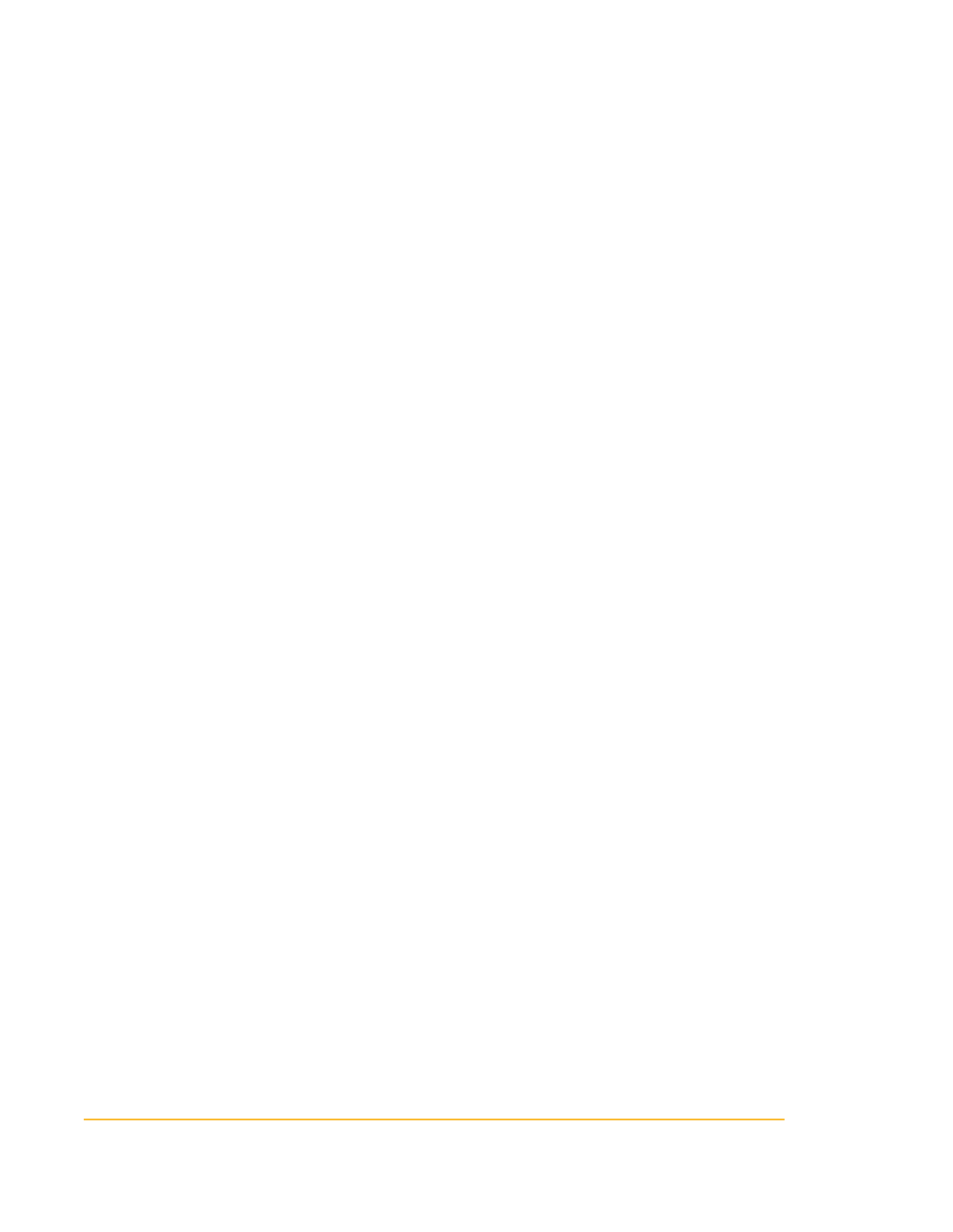# Table of Contents

| COST COMPARISON OF ON-SITE, CLUSTER, SATELLITE, AND |  |
|-----------------------------------------------------|--|
|                                                     |  |
| COSTS OF ON-SITE SEPTIC SYSTEMS3                    |  |
| COMPARATIVE COSTS OF CLUSTER, SATELLITE, AND        |  |
|                                                     |  |
|                                                     |  |
| COSTS PER POUND OF NITROGEN REMOVED AND             |  |
|                                                     |  |
| GUIDANCE ON SELECTING DIFFERENT-SIZED SOLUTIONS  9  |  |
| APPLICABILITY OF INDIVIDUAL NITROGEN-REMOVING       |  |
|                                                     |  |
| APPLICABILITY OF CLUSTER SYSTEMS  10                |  |
| APPLICABILITY OF SATELLITE SYSTEMS 11               |  |
| APPLICABILITY OF CENTRALIZED SYSTEMS 12             |  |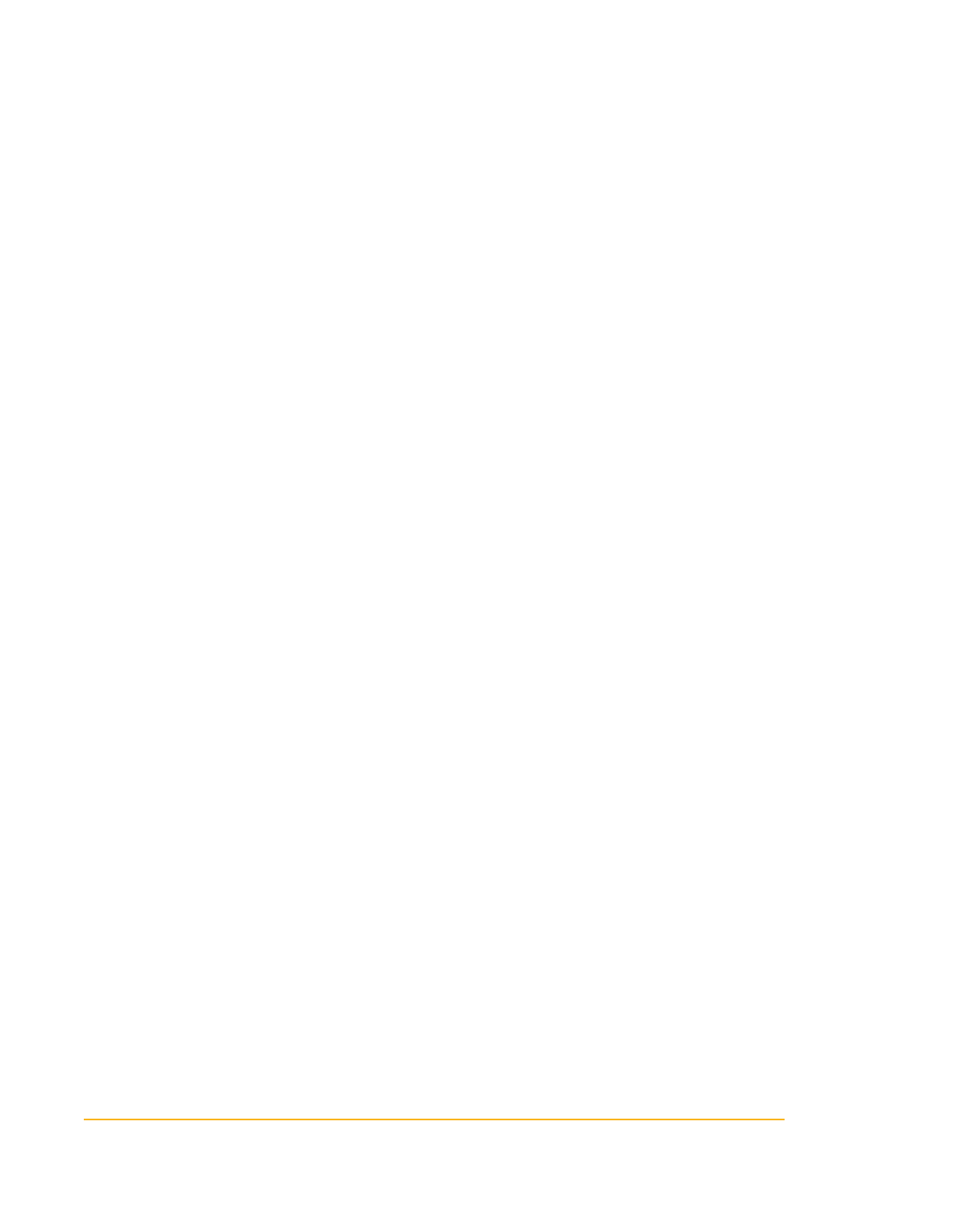

# **Introduction**

In most areas of the United States, including most of Massachusetts, centralized wastewater treatment plants and sewers—most often organized and managed on a regional basis—are used to treat and dispose of wastewater. Until the early 1980s, the federal government covered much of the capital cost of construction of that wastewater infrastructure, with homeowners covering operation and maintenance (O&M) costs through taxes and betterments.

In contrast, the vast majority of all properties on Cape Cod rely on on-site wastewater disposal, with the typical costs being a one-time expense for installation of an on-site septic system (if new construction) and periodic pumping of the system. Towns manage the few larger, off-site facilities, and treatment covers only small areas of those towns.

The Regional Wastewater Management Plan's Technology Assessment sections ([Conventional](http://www.capecodcommission.org/resources/RWMP/RWMP_ta_conventional.pdf) and G[reen Infrastructure and Alternative](http://www.capecodcommission.org/resources/RWMP/RWMP_ta_alternatives.pdf)  [Approaches](http://www.capecodcommission.org/resources/RWMP/RWMP_ta_alternatives.pdf)) explored the suite of options available to treat and dispose of wastewater. For many of the more innovative options, it is difficult to estimate the costs because they are specific to the location or are undetermined. For example, the cost of widening an inlet or dredging to increase tidal flushing depends on the physics and morphology of the particular estuarine system. The use of eco-toilets may require multiple installations in a single dwelling, a contract for removal of the waste materials, and, if to be used extensively in the region, the creation of an industry to collect and process the waste materials as fertilizer.

Much more information is available about the costs of conventional treatment technologies from individual on-site septic systems to large centralized wastewater treatment facilities. This information can be used to provide guidance on three overarching questions:

- What is the difference in cost between using a number of smaller treatment systems instead of larger centralized wastewater treatment plants?
- $\blacksquare$  Are there potential cost savings from regionalization?
- What are the ramifications of additional growth on the cost of wastewater infrastructure?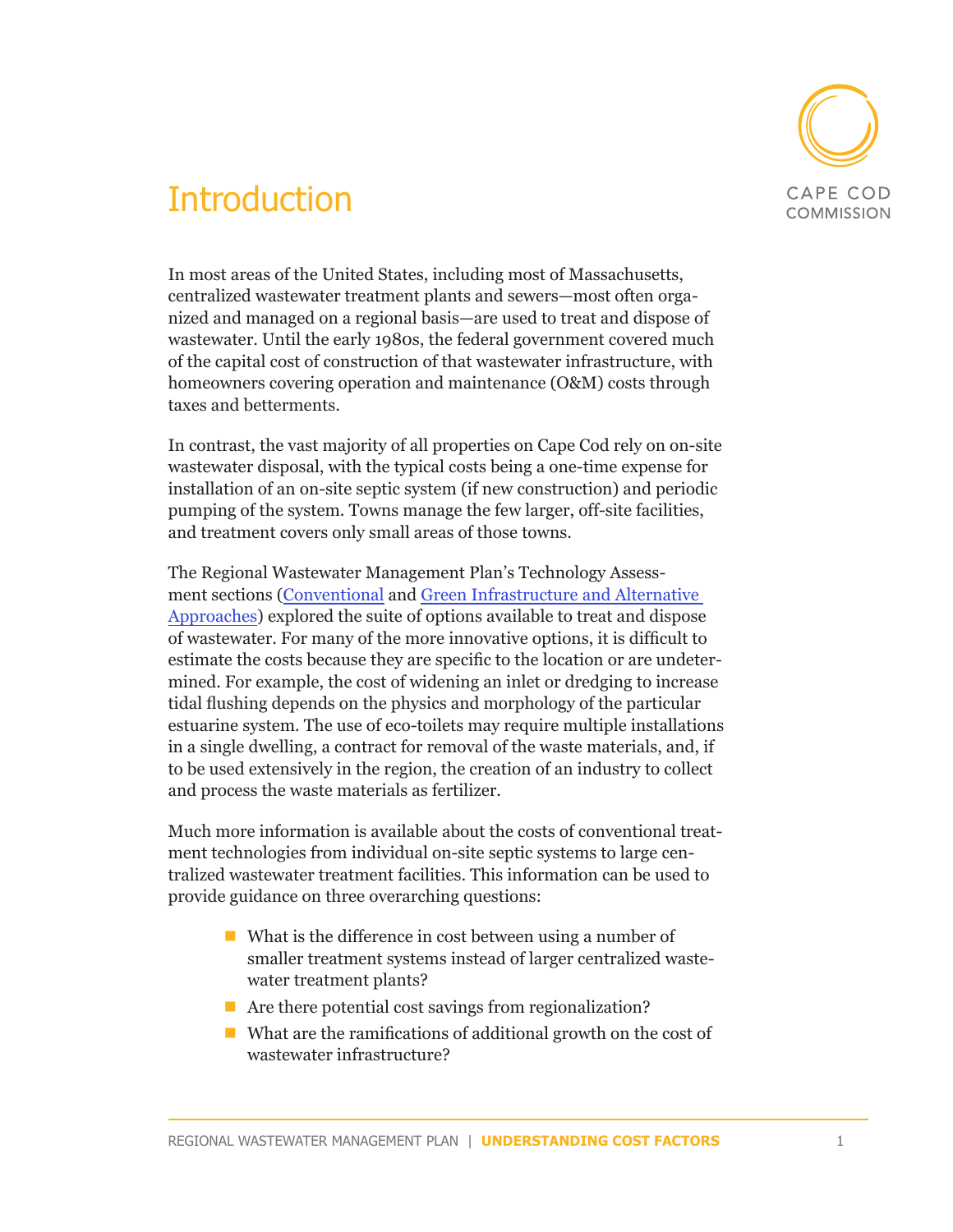

This document explores these questions. Information from th[e 2010](http://www.ccwpc.org/images/educ_materials/wwreports/cape_cod_ww_costs--4-10.pdf)  [Barnstable County Wastewater Cost Task Force study](http://www.ccwpc.org/images/educ_materials/wwreports/cape_cod_ww_costs--4-10.pdf) is used to answer the first question. Information from the [Regional Wastewater Manage](http://www.capecodcommission.org/resources/RWMP/RWMP_costs_capewide.pdf)[ment Plan: Cape-wide Cost Estimates](http://www.capecodcommission.org/resources/RWMP/RWMP_costs_capewide.pdf) is used to answer the last two.

Many terms have been used to describe different sizes and kinds of traditional wastewater treatment facilities, including centralized, satellite, cluster, and individual on-site. These terms will be used in this document as well, and the amount of flow will determine the terminology used. Figure UCF-1 illustrates the different sizes and kinds of wastewater treatment facilities.

- Centralized systems provide for most or all of a town's wastewater management needs and might serve portions of neighboring towns (wastewater flows in excess of 300,000 gallons per day; require a groundwater discharge permit).
- Satellite systems serve from 30 to 1,000 homes and are intended to treat and dispose of wastewater from one area (wastewater flows between 10,000 gallons per day and 300,000 gallons per day; require a groundwater discharge permit).
- $\blacksquare$  Cluster systems serve up to approximately 30 homes with aggregate wastewater flows less than 10,000 gallons per day, regulated under Title 5.
- Individual on-site systems serve one property and are located on the parcel where the wastewater is generated, regulated under Title 5.

Costs of alternative and innovative systems are discussed later in this document.

FIGURE UCF-1: Sizes and Kinds of Wastewater Treatment

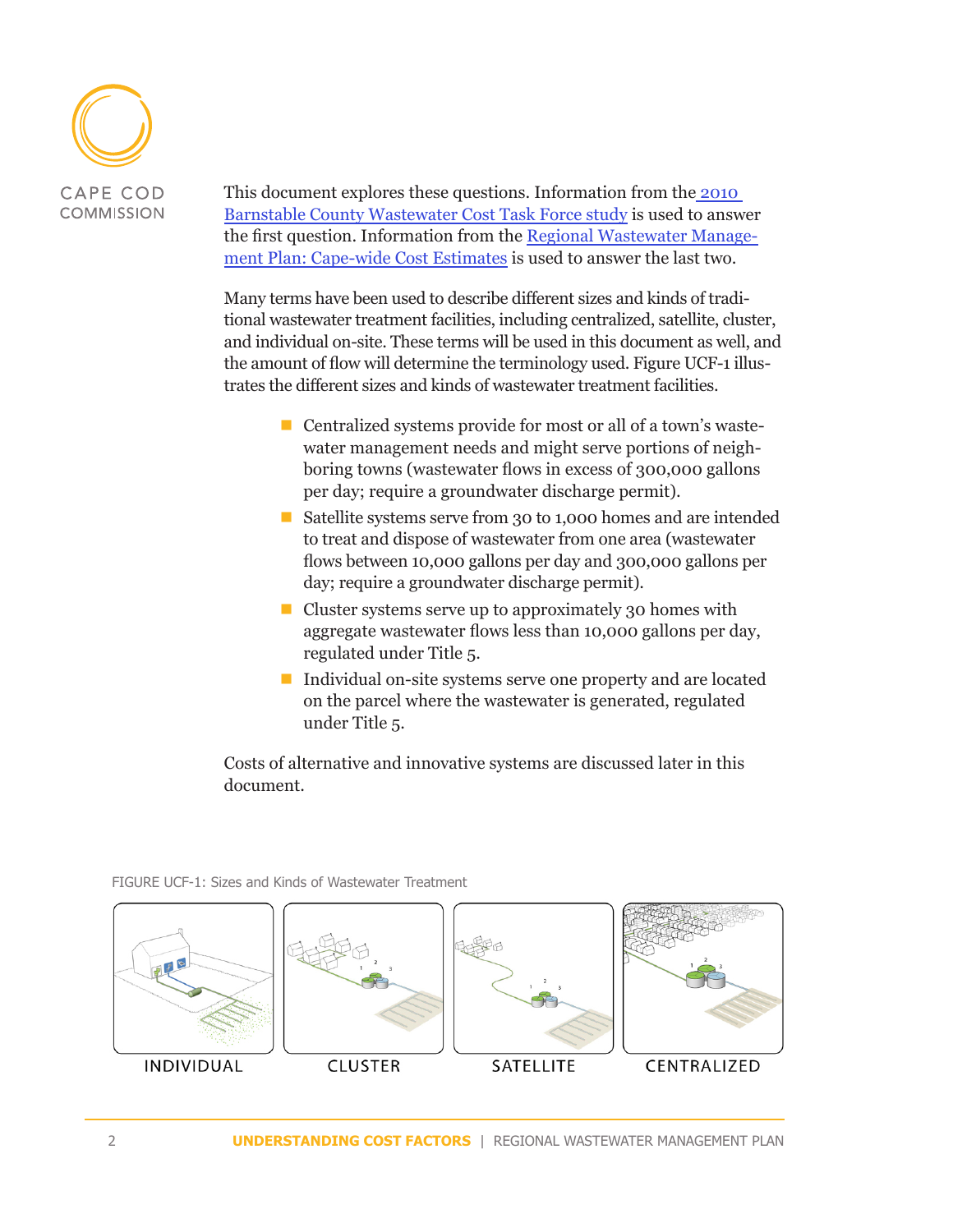

# Cost Comparison of On-Site, Cluster, Satellite, and Centralized Treatment

The [Barnstable County Wastewater Cost Task Force](http://www.ccwpc.org/images/educ_materials/wwreports/cape_cod_ww_costs--4-10.pdf) summarized data on current costs to build and operate wastewater treatment systems of different sizes on Cape Cod. Information for the analysis of satellite and centralized systems came from 24 treatment facilities, the majority of which are located on Cape Cod and in southeastern Massachusetts in areas with similar soil types and conditions. Information about individual on-site wastewater systems and cluster systems came from interviews with suppliers, contractors, and developers; data from the Massachusetts Alternative Septic System Center, which is administered by the Barnstable County Department of Health and Environment and is located at the Massachusetts Military Reservation; and reports from the New Jersey Pinelands Commission.

## COSTS OF ON-SITE SEPTIC SYSTEMS

### CONVENTIONAL TITLE 5 SYSTEMS

Costs of treating wastewater on site vary depending on the technology used and site conditions. Based on a mix of 3-bedroom (80%) and 4-bedroom (20%) homes consistent with an average of 3.2 bedrooms per dwelling unit, this study showed that the average replacement cost for a Title 5 system ranges from \$8,000 to \$15,000, and a mounded system could cost as much as \$30,000.

Massachusetts law allows a tax credit equal to 40% of the cost of design and construction of the repair or replacement of a failed septic system up to \$15,000 for total expenses. The credit, up to \$6,000, may be taken at a rate of no more than \$1,500 per year over four years.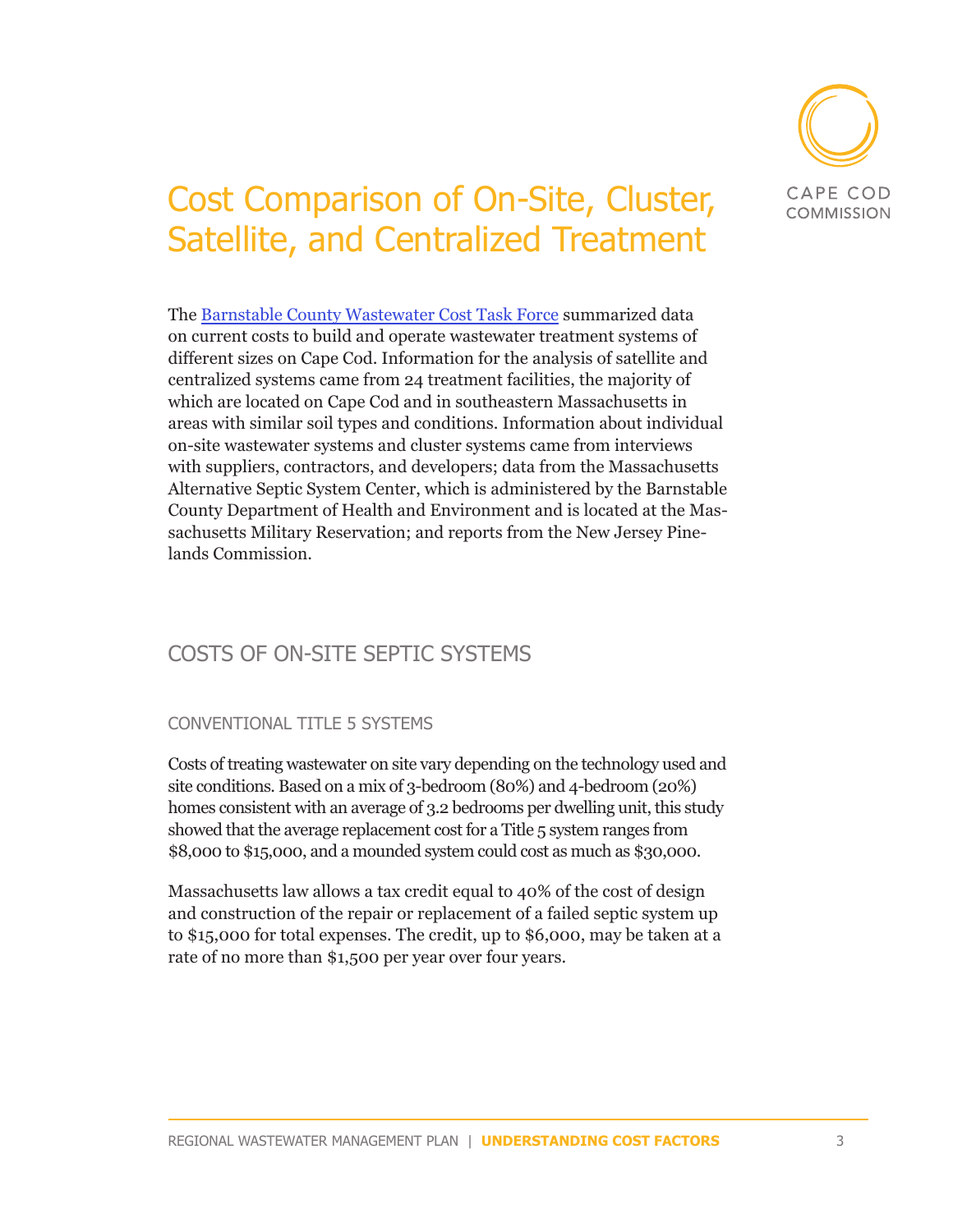

### The [Barnstable County Community Septic Management Program](http://www.barnstablecountysepticloan.org/) provides loans for the replacement of failed septic systems at 5% interest over 20 years. Conditions include:

- $\blacksquare$  The loan is secured by a lien against the property.
- $\blacksquare$  The loan must be paid in full at the time of sale.
- $\blacksquare$  The program is restricted to residential properties.
- **There are income limitations.**

#### ADVANCED ON-SITE DENITRIFYING SEPTIC SYSTEMS

Estimates of the cost of advanced denitrifying systems vary depending on the type of system and degree of nitrogen attenuation. The cost study referenced above estimated that an innovative/alternative (I/A) system that achieved an effluent nitrogen concentration of 19 milligrams per liter would cost an average of \$24,000 with about \$1,250 in annual operation and maintenance (O&M) costs. Individual advanced systems that achieved an effluent nitrogen concentration of 13 milligrams per liter were estimated to cost about \$26,000, with \$2,000 in annual maintenance expenses.

#### COSTS OF ZERO-DISCHARGE SYSTEMS

The cost of conventional on-site systems is based on the cost of the effluent capture, discharge, and soil absorption components of the system—components that are located outside of the building. Composting and urine-diverting toilets, tight tanks, and incinerating toilets include those components for gray water only. Costs for zero-discharge systems vary widely, depending on the kind of system installed and the number of systems installed. A single unit may cost less than \$1,000, but the cost of retrofitting them to an existing dwelling unit varies. For example, a two-story home with bathrooms on each floor but on opposite sides of the home may require two units.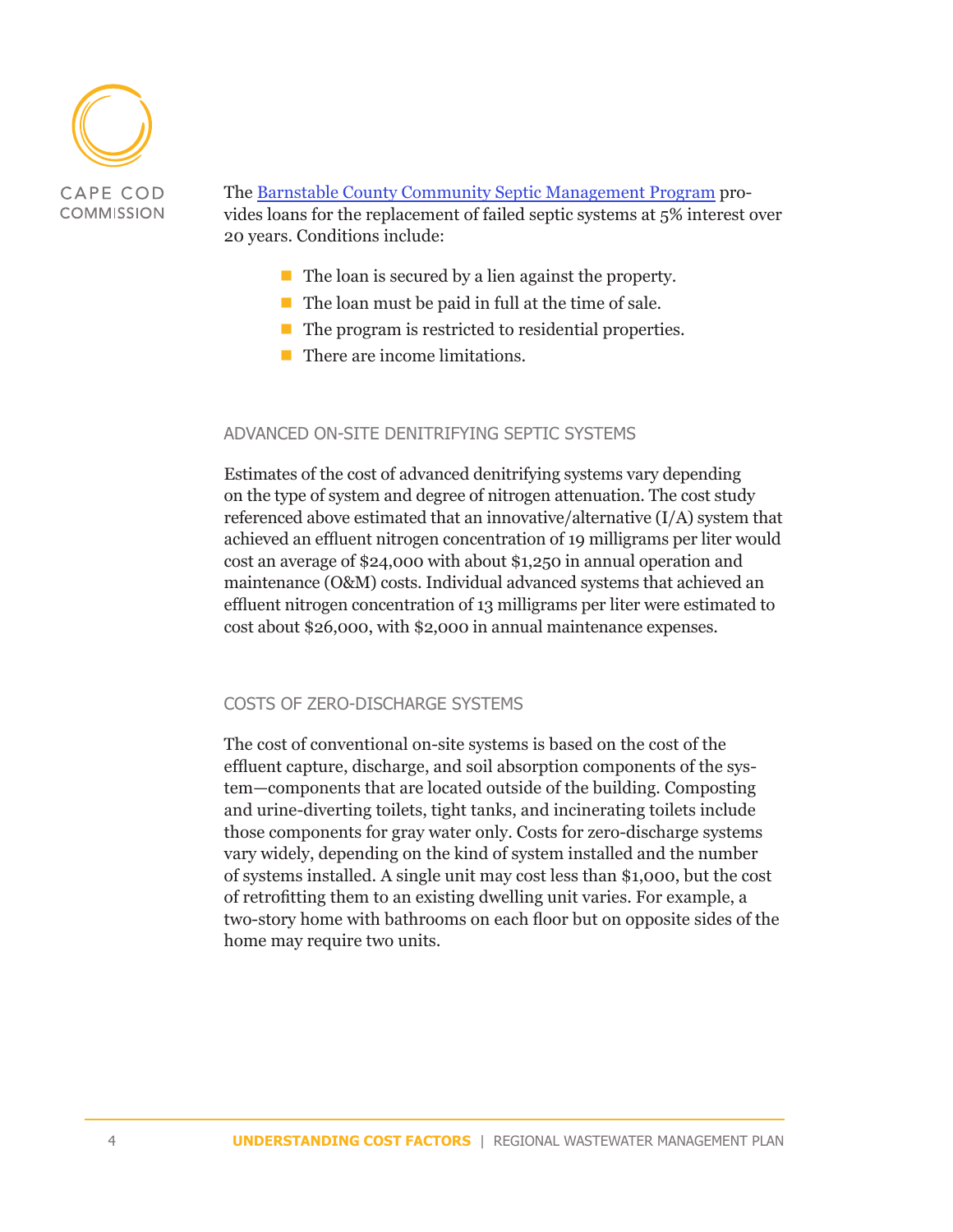

## COMPARATIVE COSTS OF CLUSTER, SATELLITE, AND CENTRALIZED FACILITIES

To compare the costs of different sizes of wastewater treatment facilities, the capital costs of 24 wastewater treatment facilities and the O&M costs from 21 facilities were analyzed. The capital costs of each wastewater treatment facility was calculated as the sum of:

- Basic construction costs for collection, transport to the treatment facility, treatment, transport to disposal, and disposal;
- Cost of engineering, planning, design, permitting, legal expenses, and a contingency for unexpected construction items; and
- $\blacksquare$  Land costs, based on the nature and extent of the facilities.

The costs of O&M included labor, electricity, chemicals, laboratory analysis, repairs, equipment replacement, and administrative costs, including insurance and sludge disposal. Unit costs were computed by dividing construction costs and O&M by the associated wastewater flow.

The results, shown in Table UCF-1, clearly demonstrate that construction and O&M costs decline significantly as the system wastewater capacity increases. For more detailed information, see [Figures 3 and 4 in the Barn](http://www.ccwpc.org/images/educ_materials/wwreports/cape_cod_ww_costs--4-10.pdf)[stable County Cost Report.](http://www.ccwpc.org/images/educ_materials/wwreports/cape_cod_ww_costs--4-10.pdf)

TABLE UCF-1: Unit Construction and O&M Costs by Capacity (in gallons per day; gpd)

| <b>CAPACITY</b> | UNIT CONSTRUCTION COST   | UNIT O&M COSTS               |
|-----------------|--------------------------|------------------------------|
| $10,000$ gpd    | \$70 per gpd of capacity | \$13 per gpd of average flow |
| $100,000$ gpd   | \$35 per gpd of capacity | \$5 per gpd of average flow  |
| 1,000,000 gpd   | \$17 per gpd of capacity | \$2 per gpd of average flow  |

SOURCE: Barnstable County Wastewater Cost Task Force, "Comparison of Costs for Wastewater Management Systems Applicable to Cape Cod," April 2010.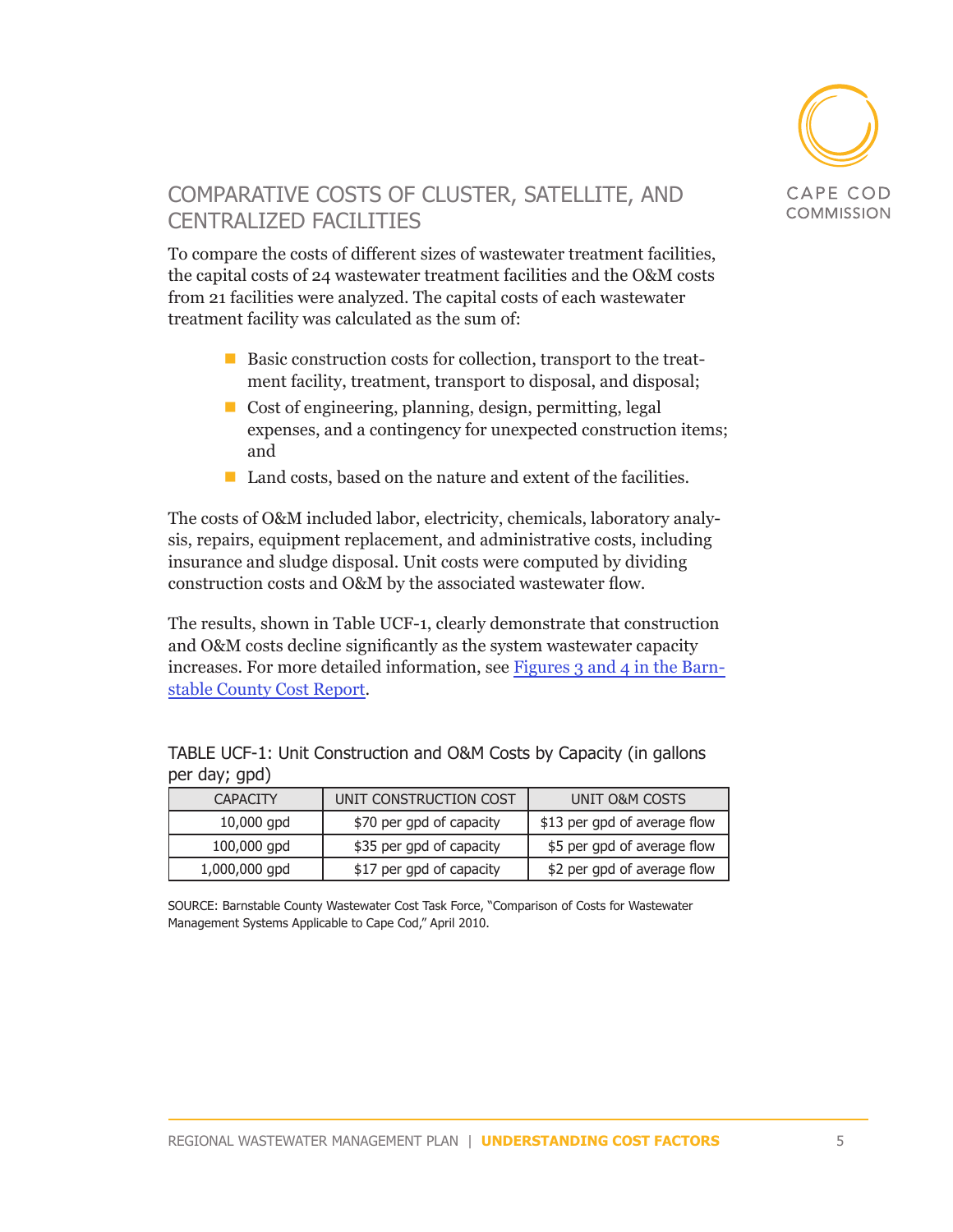

## COLLECTION COSTS

To estimate the cost of collection, data on the costs for gravity pipes, pressure pipes, grinder pumps, and pumping stations of various sizes were analyzed. It was assumed that 5% of the properties would require grinder pumps and that one pump station would be necessary for every 100 properties. For more details, see [Figure 5 in the Barnstable County](http://www.ccwpc.org/images/educ_materials/wwreports/cape_cod_ww_costs--4-10.pdf)  [Cost Report,](http://www.ccwpc.org/images/educ_materials/wwreports/cape_cod_ww_costs--4-10.pdf) which illustrates the relationship between density (distance between properties) and the cost of a collection system, shows that cost vary directly with density of development.

## COSTS PER POUND OF NITROGEN REMOVED AND SENSITIVITY ANALYSIS

Based on a set of underlying assumptions (e.g., land costs, wastewater flows, transport distances, and disposal location, among others), costs were estimated for 14 hypothetical scenarios of different-sized systems. Capital costs for collection, transport, treatment, and disposal and O&M costs were calculated as was the equivalent annual cost (amortized capital cost plus O&M). Based on the efficacy of nitrogen removal of the different kinds of systems, an equivalent annual cost per pound of nitrogen removed was calculated.

As shown in Table UCF-2, individual denitrifying systems have the lowest capital costs, primarily because they do not require a collection system. Centralized systems and large satellite systems have the lowest O&M costs. Combining both capital and O&M costs into an equivalent annual cost per property, centralized systems are the least expensive, especially when nitrogen-removal capability is factored into the calculation.

A sensitivity analysis was then undertaken in which the underlying assumptions were changed for each of the 14 scenarios. As noted above, a very significant cost driver for wastewater infrastructure other than onsite systems is the cost of collection. Therefore the sensitivity analysis held collection costs constant across all scenarios.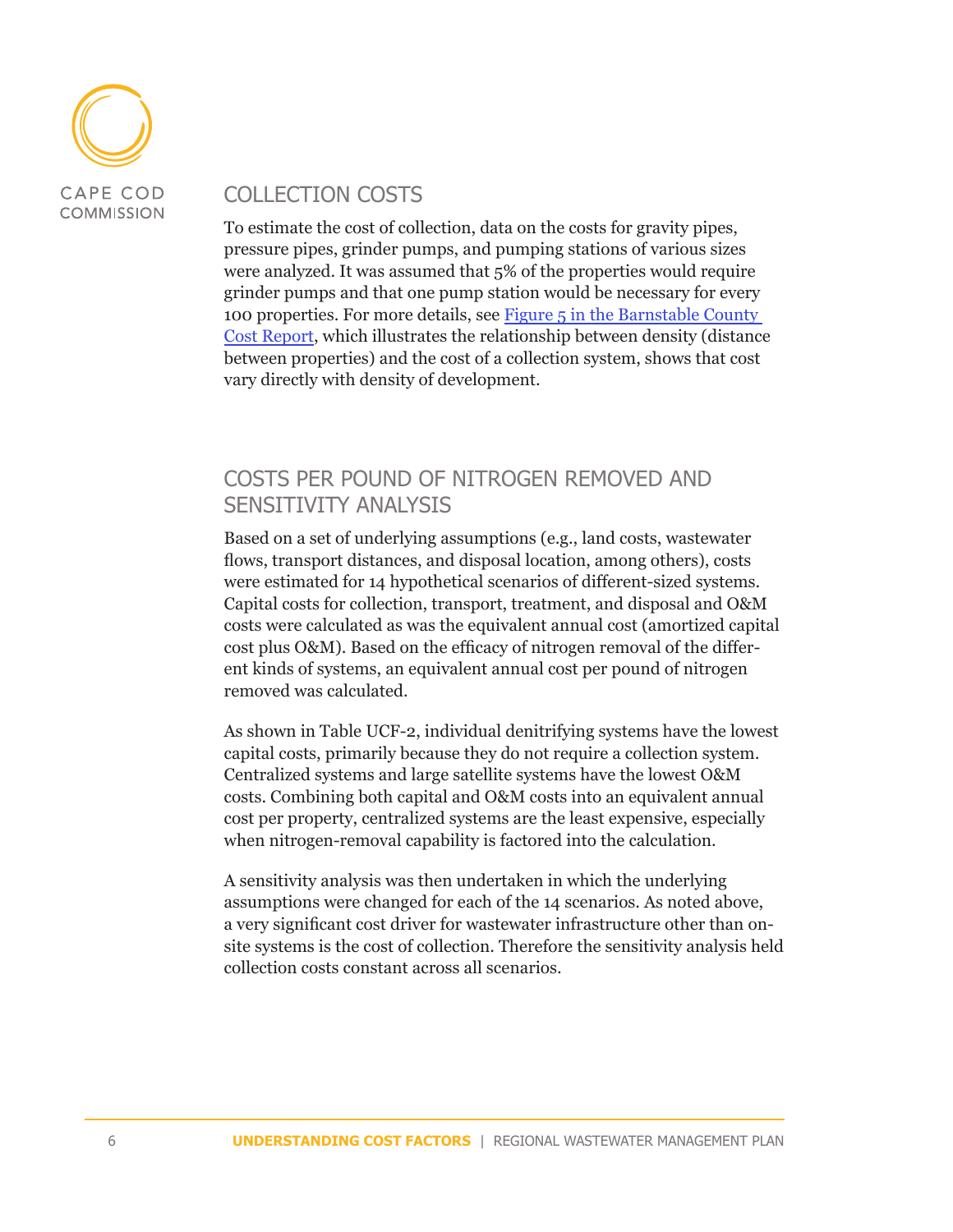

| TABLE UCF-2: Cost per Pound of Nitrogen Removed Using Different Kinds |  |  |  |
|-----------------------------------------------------------------------|--|--|--|
| of Wastewater Treatment                                               |  |  |  |

|                                                        | <b>ESTIMATED COST</b><br>PER PROPERTY SERVED |                                 |                                            | EQUIVALENT ANNUAL COST*<br>PER POUND OF NITROGEN REMOVED |                                                                                                          |  |  |  |
|--------------------------------------------------------|----------------------------------------------|---------------------------------|--------------------------------------------|----------------------------------------------------------|----------------------------------------------------------------------------------------------------------|--|--|--|
| <b>TYPE OF TREATMENT</b>                               | <b>CAPITAL</b><br>COST                       | <b>ANNUAL</b><br><b>O&amp;M</b> | EQUIVALENT<br><b>ANNUAL</b><br><b>COST</b> | DOLLARS (\$)<br>PER POUND<br>OF NITROGEN                 | PERCENT (%)<br>PREMIUM OVER 3.0<br><b>MILLION GALLONS-</b><br>PER-DAY (MGD)<br><b>CENTRALIZED SYSTEM</b> |  |  |  |
| <b>Individual Systems</b>                              |                                              |                                 |                                            |                                                          |                                                                                                          |  |  |  |
| Title 5                                                | \$13,000                                     | \$110                           | \$1,150                                    | Not applicable                                           | Not applicable                                                                                           |  |  |  |
| Nitrogen-removing:<br><b>Current Practice</b>          | \$24,000                                     | \$1,250                         | \$3,180                                    | \$820                                                    | 187%                                                                                                     |  |  |  |
| Nitrogen-removing:<br><b>Enhanced Current Practice</b> | \$26,000                                     | \$2,000                         | \$4,090                                    | \$580                                                    | 102%                                                                                                     |  |  |  |
| Nitrogen-removing:<br>For TMDL Compliance              | \$28,000                                     | \$3,200                         | \$5,450                                    | \$770                                                    | 169%                                                                                                     |  |  |  |
| <b>Cluster Systems</b>                                 |                                              |                                 |                                            |                                                          |                                                                                                          |  |  |  |
| <b>Current Practice</b>                                | \$48,300                                     | \$1,050                         | \$4,920                                    | \$820                                                    | 186%                                                                                                     |  |  |  |
| For TMDL Compliance                                    | \$52,000                                     | \$2,800                         | \$6,940                                    | \$710                                                    | 149%                                                                                                     |  |  |  |
| Satellite Systems                                      |                                              |                                 |                                            |                                                          |                                                                                                          |  |  |  |
| 50,000 gpd                                             | \$55,100                                     | \$1,670                         | \$6,080                                    | \$680                                                    | 138%                                                                                                     |  |  |  |
| 100,000 gpd                                            | \$51,300                                     | \$1,360                         | \$5,480                                    | \$590                                                    | 109%                                                                                                     |  |  |  |
| 200,000 gpd                                            | \$47,700                                     | \$1,030                         | \$4,860                                    | \$510                                                    | 79%                                                                                                      |  |  |  |
| 300,000 gpd                                            | \$46,300                                     | \$860                           | \$4,570                                    | \$470                                                    | 64%                                                                                                      |  |  |  |
| <b>Centralized Systems</b>                             |                                              |                                 |                                            |                                                          |                                                                                                          |  |  |  |
| $1.5$ mgd                                              | \$42,900                                     | \$500                           | \$3,940                                    | \$305                                                    | 7%                                                                                                       |  |  |  |
| 3.0 mgd                                                | \$40,900                                     | \$400                           | \$3,680                                    | \$285                                                    |                                                                                                          |  |  |  |

\*NOTES:

Equivalent annual costs are based on 5%, 20-year financing.

Watershed-wide costs must consider the number of properties served and the average cost per property.

SOURCE: Barnstable County Wastewater Cost Task Force, "Comparison of Costs for Wastewater Management Systems Applicable to Cape Cod," April 2010.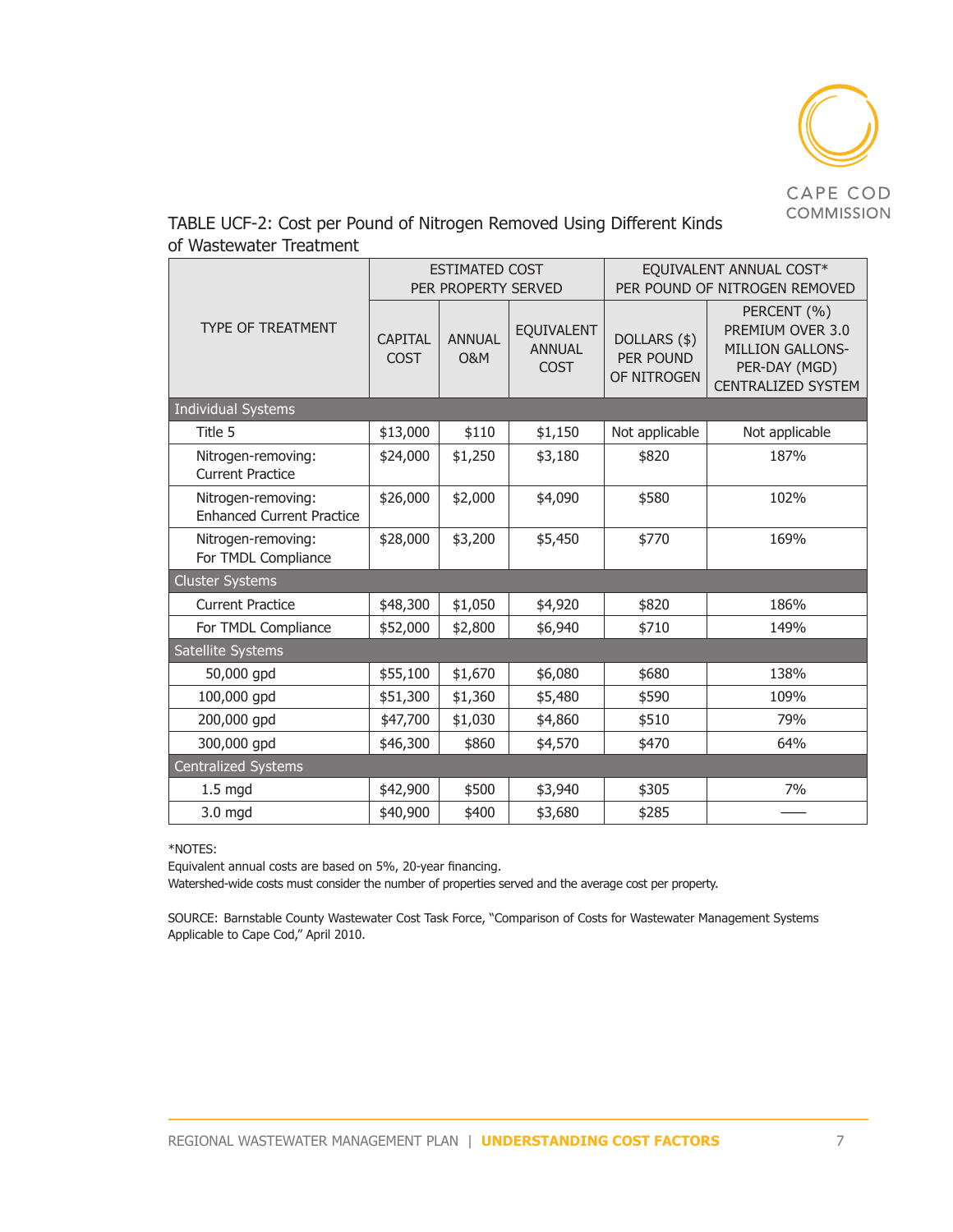

TREATMENT SYSTEM TREATMENT SYSTEM  $\vert$  LOW BASE CASE  $\vert$  HIGH Individual N-removing Systems  $\vert$  \$550  $\vert$  \$770  $\vert$  \$830 Cluster Systems – 8,800 gpd  $\uparrow$  \$500  $\uparrow$  \$710  $\uparrow$  \$790 Satellite Systems – 50,000 gpd  $$480$   $$680$   $$720$ Satellite Systems – 200,000 gpd  $\parallel$  \$380  $\parallel$  \$510 \$550 Centralized Systems – 1.5 mgd<br>  $\begin{array}{ccc} \hline \end{array}$  \$250  $\begin{array}{ccc} \hline \end{array}$  \$305 \$319 Centralized Systems – 3.0 mgd<br>  $\begin{array}{ccc} \hline \end{array}$   $\begin{array}{ccc} \hline \end{array}$  \$230  $\begin{array}{ccc} \hline \end{array}$  \$285  $\begin{array}{ccc} \end{array}$  \$295

#### TABLE UCF-3: Cost per Pound of Nitrogen Removed, by System

SOURCE: Barnstable County Wastewater Cost Task Force, "Comparison of Costs for Wastewater Management Systems Applicable to Cape Cod," April 2010.

The results (Table UCF-3) showed that larger systems were significantly less expensive per gallon of wastewater flow treated.

The sensitivity analysis revealed the effects of different assumptions on overall system costs. The most important factors were:

- Economies of Scale: Many cost components do not increase directly as flow increases.
- Density of Development: Collection is the most expensive component of wastewater infrastructure; therefore densely developed areas are the most cost effective as sewer length is minimized.
- Location of Effluent Disposal Sites: Disposal in a watershed that requires nitrogen removal will be more expensive because more properties will require sewering to remove enough additional nitrogen that otherwise would be returned in the effluent. Disposal in Zone IIs requires an increased level of treatment, and the associated cost often discourages disposal in these areas.
- Land Costs: Suitable land is scarce and expensive. Town-owned land or dual use of sites such as golf courses and ball fields can reduce costs. Town-owned land is especially important if a number of small systems are built, each with its own setbacks and buffer zones.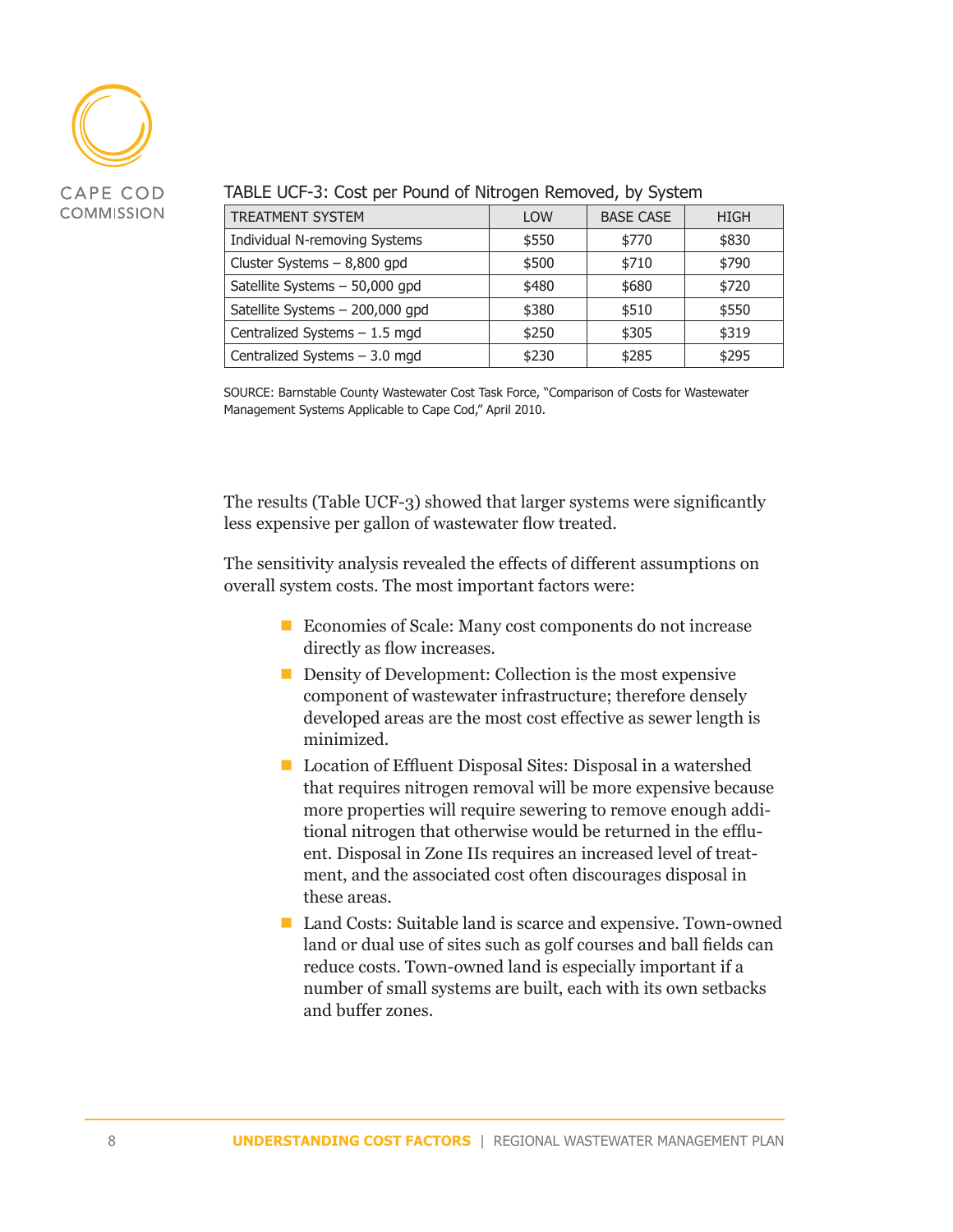

# Guidance on Selecting Different-sized Solutions

The report also suggested the conditions most favorable for or least favorable for individual denitrifying, cluster, satellite, or centralized systems.

## APPLICABILITY OF INDIVIDUAL NITROGEN-REMOVING **SYSTEMS**

Individual denitrifying septic systems cannot provide the sole means of Total Maximum Daily Load (TMDL) compliance for a number of reasons. The capability of these systems to provide significant nitrogen removal restricts their applicability to watersheds where the necessary septic nitrogen removal is less than about 50%. Very large numbers of such systems would need to be built, at a very high cost, to contribute to a meaningful reduction in the nitrogen load of a watershed. The municipality would also need to undertake costly long-term monitoring to ensure the systems meet nitrogen-removal requirements and that systems are properly maintained.

### CONDITIONS MOST FAVORABLE

The greatest benefit of individual denitrifying systems is the avoidance of a collection system because wastewater is treated and disposed on the same parcel where it is generated. In areas where the average length of collection pipe per property served would exceed 200 feet—and therefore be very costly to install—individual denitrifying systems should be evaluated, considering all costs as well as the administrative issues related to property access and TMDL compliance.

### CONDITIONS LEAST FAVORABLE

On-site denitrifying systems are not applicable where septic nitrogencontrol needs exceed 50%. Even in watersheds where smaller percentages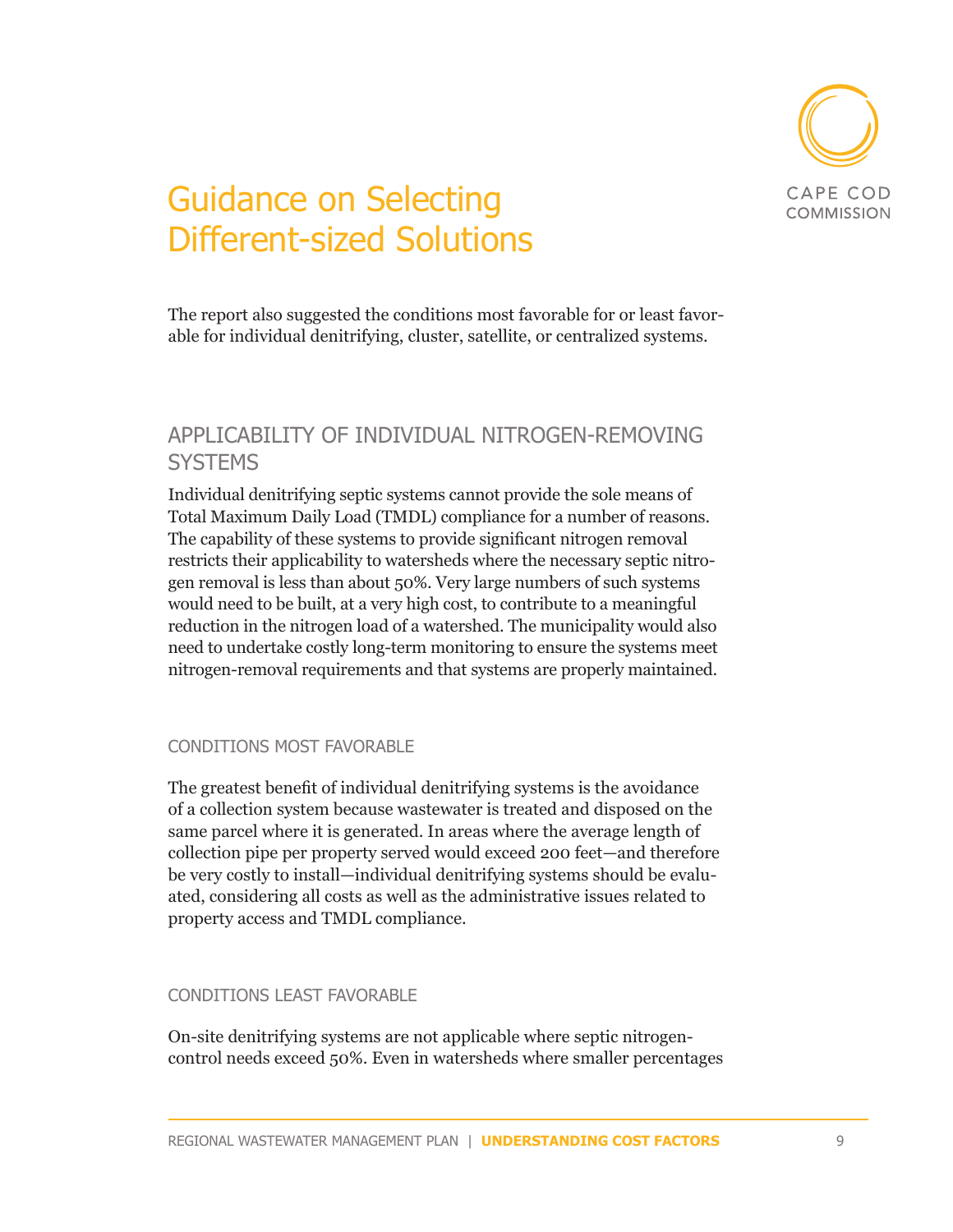

of nitrogen removal are needed, the very high cost—greater than \$550 per pound of nitrogen removed—should preclude their consideration unless the collection system requires more than 150 feet per connection.

Unless larger-scale systems include very long transport distances to available treatment/disposal sites and effluent disposal must occur in very sensitive watersheds or in water supply Zone IIs, these systems need not be evaluated in detail except for serving less densely developed areas where not more than 50% of septic nitrogen must be removed.

### APPLICABILITY OF CLUSTER SYSTEMS

Wastewater treatment systems with flows less than 10,000 gallons per day are significantly more expensive to build and operate than larger systems, but there are circumstances where they can be applicable. Although the Massachusetts Department of Environmental Protection (MassDEP) is not inclined to allow a series of cluster systems as the primary means of TMDL compliance (for many reasons similar to the issues related to individual systems), developing cluster systems under the Groundwater Discharge Permit Program may address MassDEP's concerns.

### CONDITIONS MOST FAVORABLE

Cluster systems may be favorable in:

- **Existing neighborhoods where small lots would have low waste**water collection costs, that are remote from proposed sewered areas, and that have nearby publicly owned vacant land;
- New cluster developments where a developer installs an alternative collection system and later turns the wastewater infrastructure over to the town;
- Shore-front areas near small, poorly flushed embayments where a cluster system can provide an early benefit of nitrogen control and later be converted to a pumping station in future phases of a centralized system.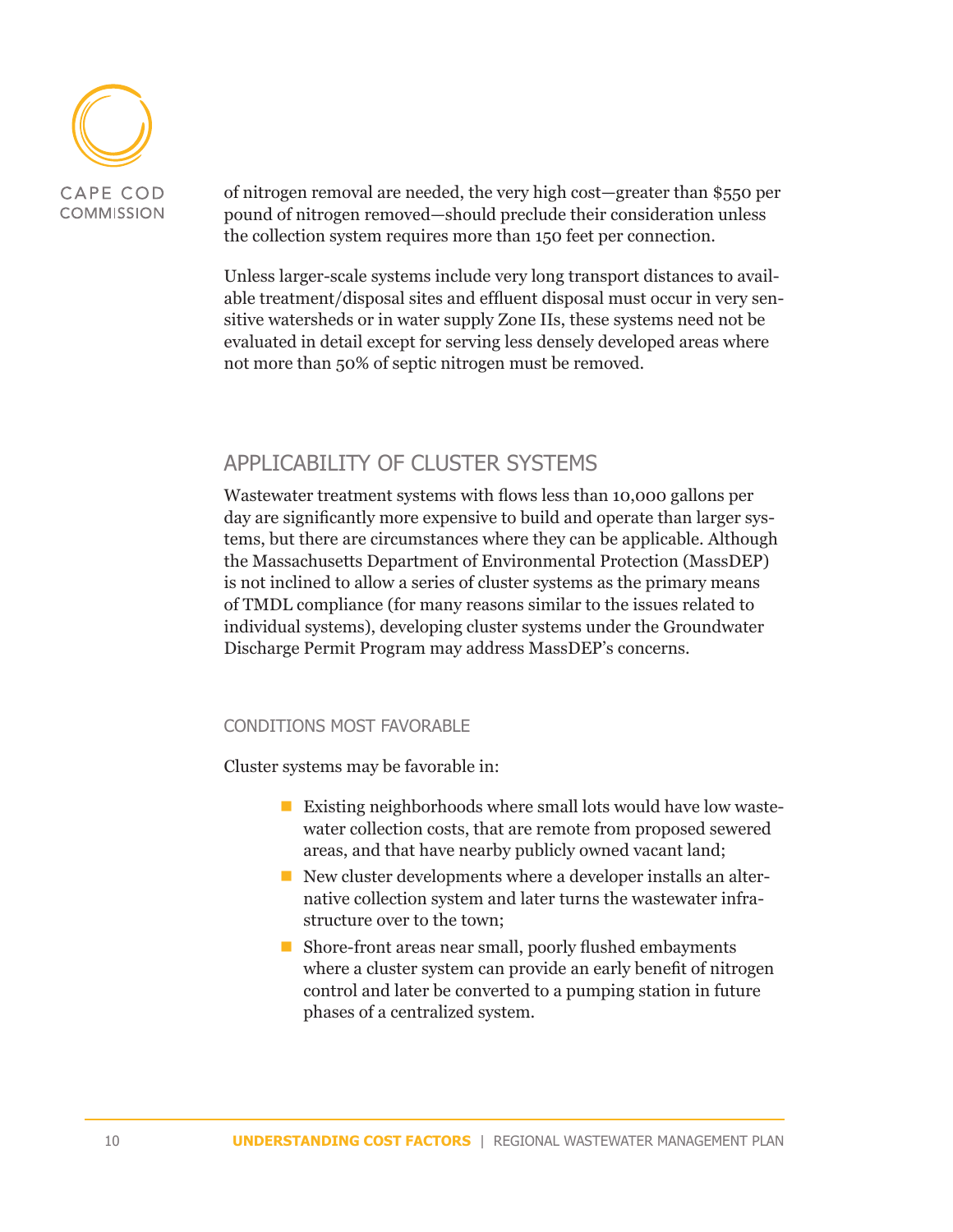

Non-cost factors should also be considered, such as the need to maintain water balance within watersheds.

### CONDITIONS LEAST FAVORABLE

Given their high cost—greater than \$500 per pound of nitrogen removed—cluster systems do not warrant detailed consideration unless larger scale systems include very large transport distances to available treatment/disposal sites and effluent disposal occurs in very sensitive watersheds or in water supply Zone IIs.

## APPLICABILITY OF SATELLITE SYSTEMS

Satellite systems are designed to serve portions of a town or large individual developments. (There are more than 50 satellite systems on Cape Cod, most of which are privately developed. Most of the publicly owned satellite plants serve schools, but the New Silver Beach facility in Falmouth is a good example of a municipal system serving a specific portion of a town.)

### CONDITIONS MOST FAVORABLE

Satellite systems may be favorable in:

- A watershed in need of nitrogen control that is more than five miles from the existing sewer system or other areas or need and that has nearby publicly owned vacant land;
- $\blacksquare$  New large-scale residential or commercial developments where the developer can install collection, treatment, and disposal facilities and later turn the infrastructure over to the town;
- An existing or proposed private facility that can be taken over by the town and expanded to provide wastewater service to existing nearby properties currently on septic systems, particularly if the town-wide system may be available for many years and the developer is prepared to proceed in the near future.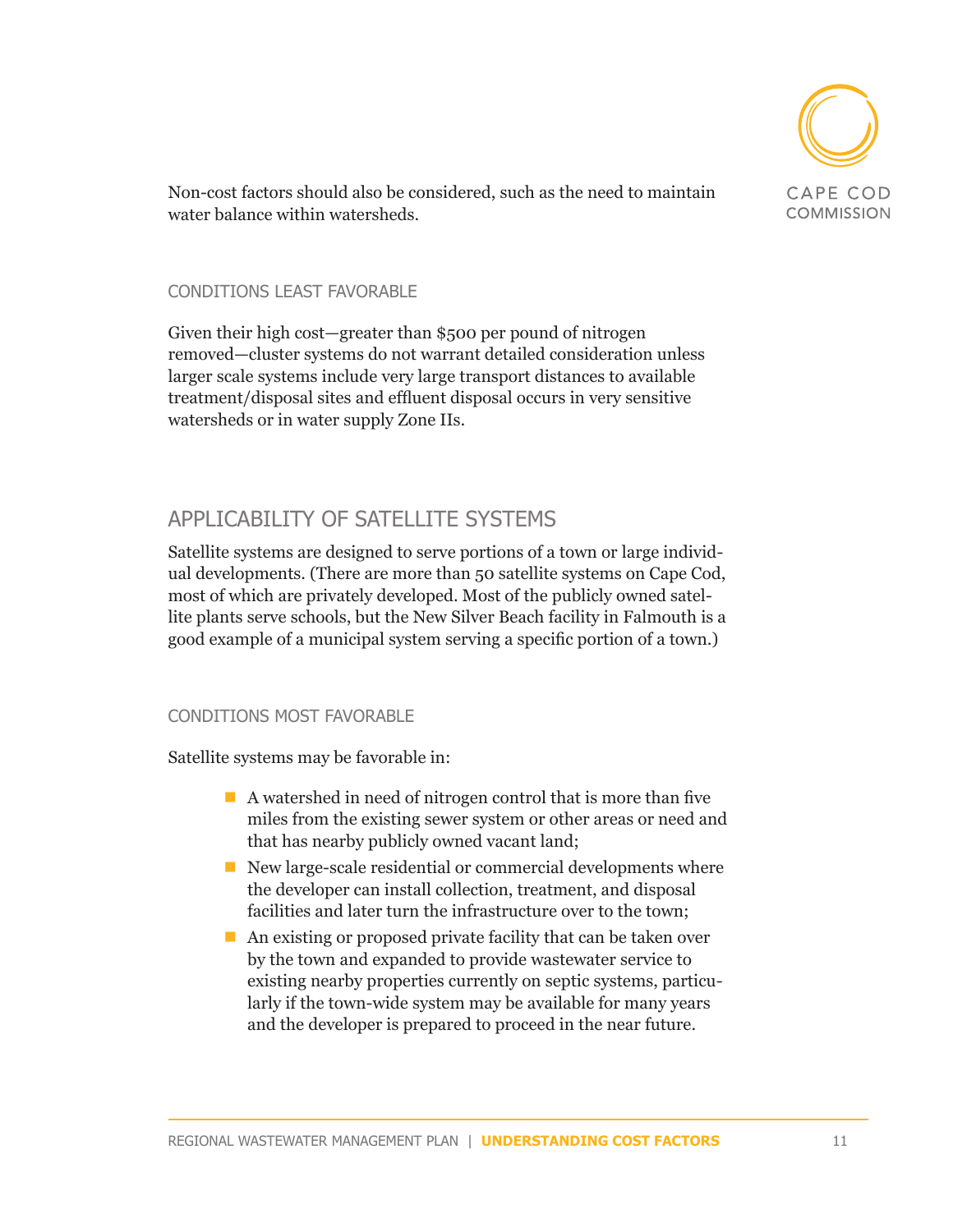

Satellite systems of 150,000 gpd or larger have a distinct cost advantage over those 50,000 gpd and smaller.

#### CONDITIONS LEAST FAVORABLE

Satellite systems smaller than 100,000 gallons per day have limited applicability given their high cost—greater than \$500 per pound of nitrogen removed. If centralized facilities exist or can be developed within five miles, satellite facilities do not warrant detailed consideration. If regionalization is possible and desirable, satellite options have an added disadvantage.

## APPLICABILITY OF CENTRALIZED SYSTEMS

Centralizing wastewater infrastructure has both advantages and disadvantages from a cost perspective.

### CONDITIONS MOST FAVORABLE

Centralized systems are likely to be the most viable wastewater systems where:

- Dense development exists in nitrogen-sensitive watersheds, especially if these areas are within three miles of suitable effluent treatment and disposal sites;
- Suitable treatment and disposal sites (outside sensitive watersheds and Zone IIs) are available at no or low cost.
- A high degree of nitrogen control is required, placing a cost premium on small-scale systems that discharge in sensitive watersheds.
- Opportunities are available for cost reductions through regionalization (see the [Cape-wide cost estimate](http://www.capecodcommission.org/resources/RWMP/RWMP_costs_capewide.pdf) for more information about cost savings).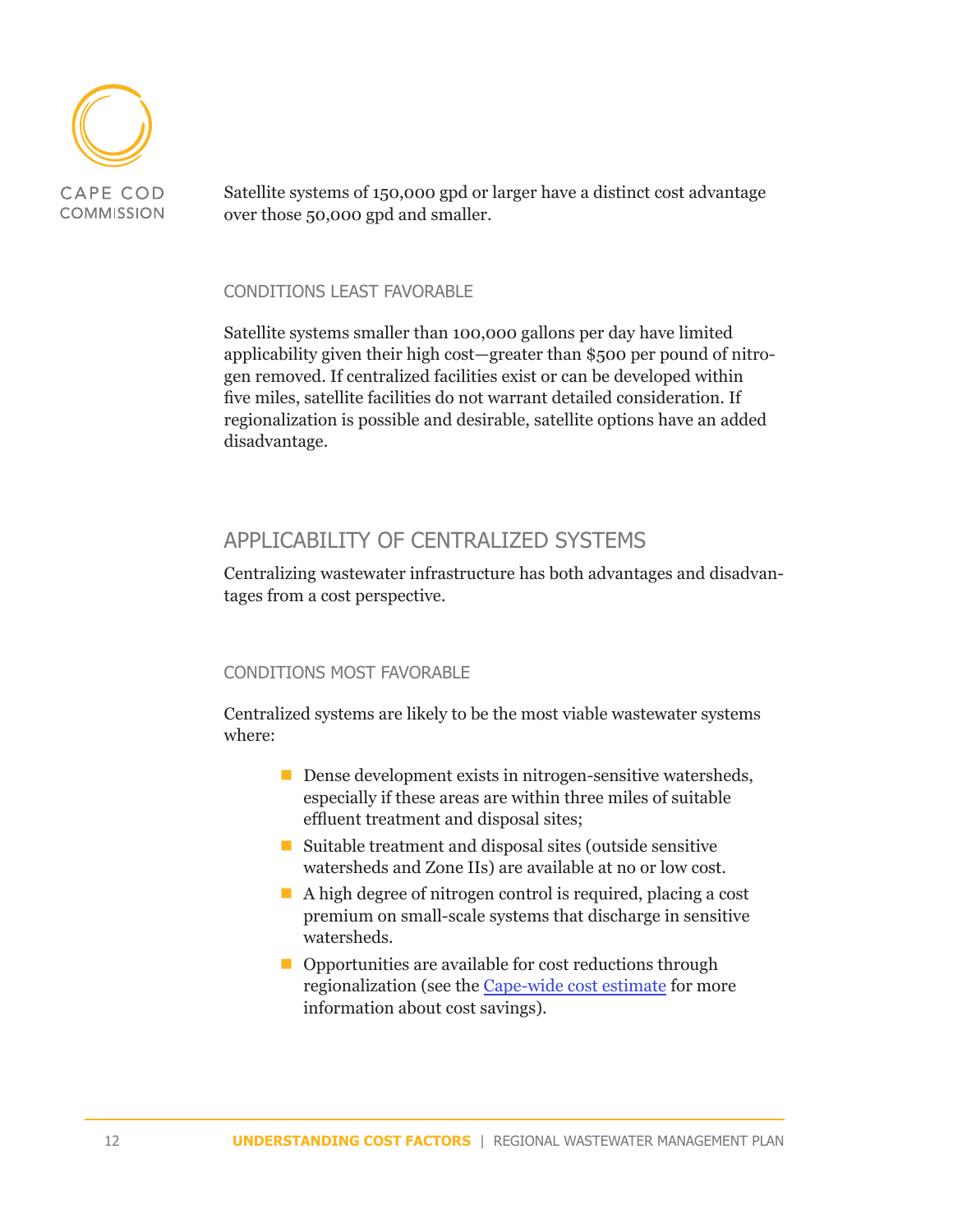

### CONDITIONS LEAST FAVORABLE

Centralized systems are generally not favorable where:

- Development in nitrogen-sensitive watersheds is relatively sparse.
- **Effluent disposal sites are remote, costly, and in water supply** Zone IIs or nitrogen-sensitive watersheds.
- Only small amounts of nitrogen must be removed, allowing individual denitrifying systems to be applicable.
- Water balance considerations favor local disposal.
- **Presence of nearby development or unacceptable impacts on** natural resources preclude the use of otherwise favorable sites.